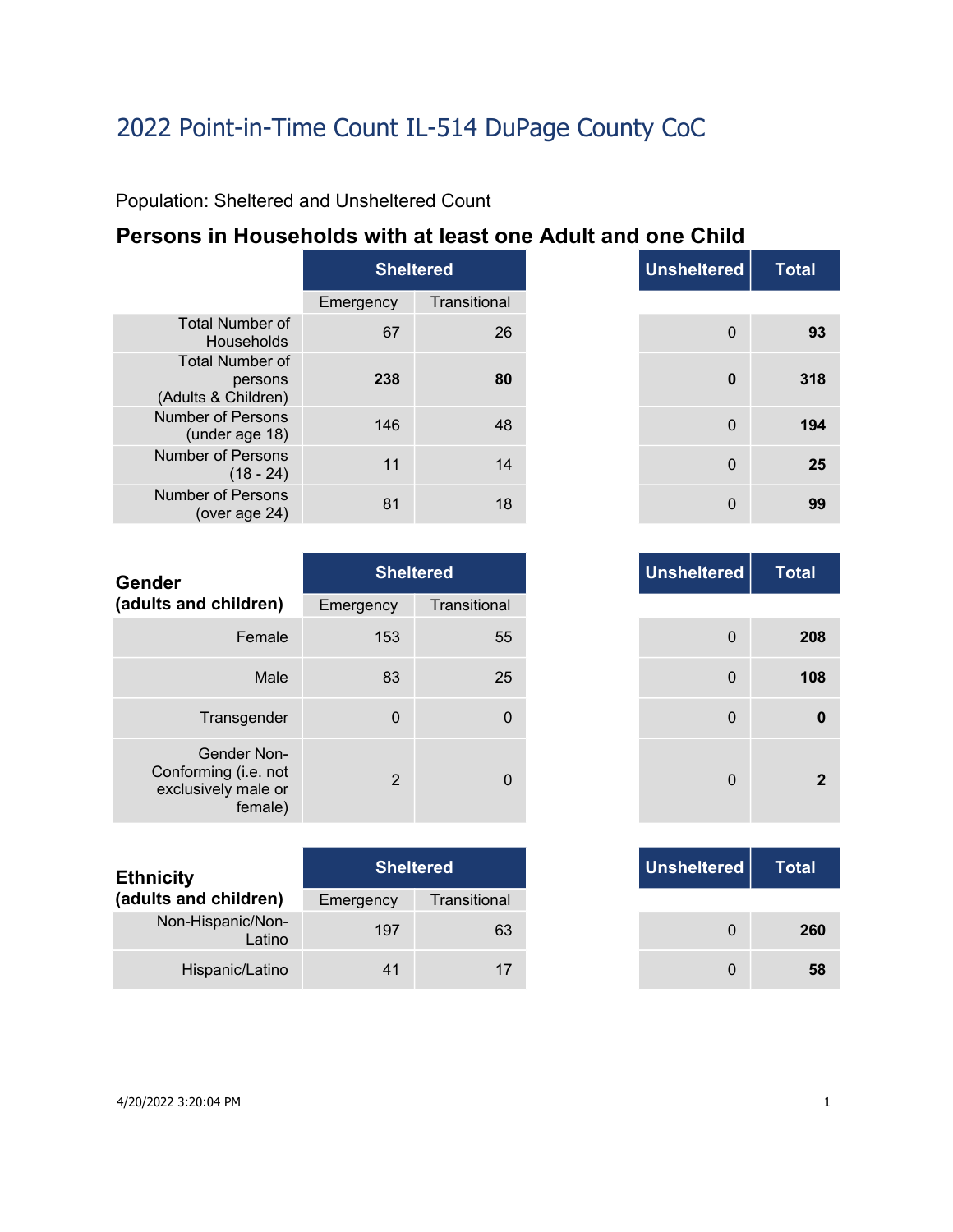| Race                                                |             | <b>Sheltered</b> |
|-----------------------------------------------------|-------------|------------------|
| (adults and children)                               | Emergency   | Transitional     |
| White                                               | 76          | 25               |
| <b>Black or African-</b><br>American                | 146         | 45               |
| Asian                                               | $\Omega$    | $\overline{0}$   |
| American Indian or<br>Alaska Native                 | $\Omega$    |                  |
| Native Hawaiian or<br><b>Other Pacific Islander</b> | $\mathbf 0$ | $\mathbf{0}$     |
| <b>Multiple Races</b>                               | 16          | 9                |

|                | <b>Sheltered</b> |
|----------------|------------------|
| าcy            | Transitional     |
| 76             | 25               |
| 146            | 45               |
| $\mathbf 0$    | $\mathbf 0$      |
| $\mathbf 0$    | 1                |
| $\overline{0}$ | 0                |
| 16             | 9                |

| Sheltered <sub>l</sub> | Unsheltered |
|------------------------|-------------|
| Transitional           |             |
|                        |             |
|                        |             |

| <b>Chronically</b><br><b>Homeless</b> | <b>Sheltered</b> |              |  |
|---------------------------------------|------------------|--------------|--|
| (adults and children)                 | Emergency        | Transitional |  |
| Total number of<br>households         | 5                |              |  |
| Total number of<br>persons            | 18               |              |  |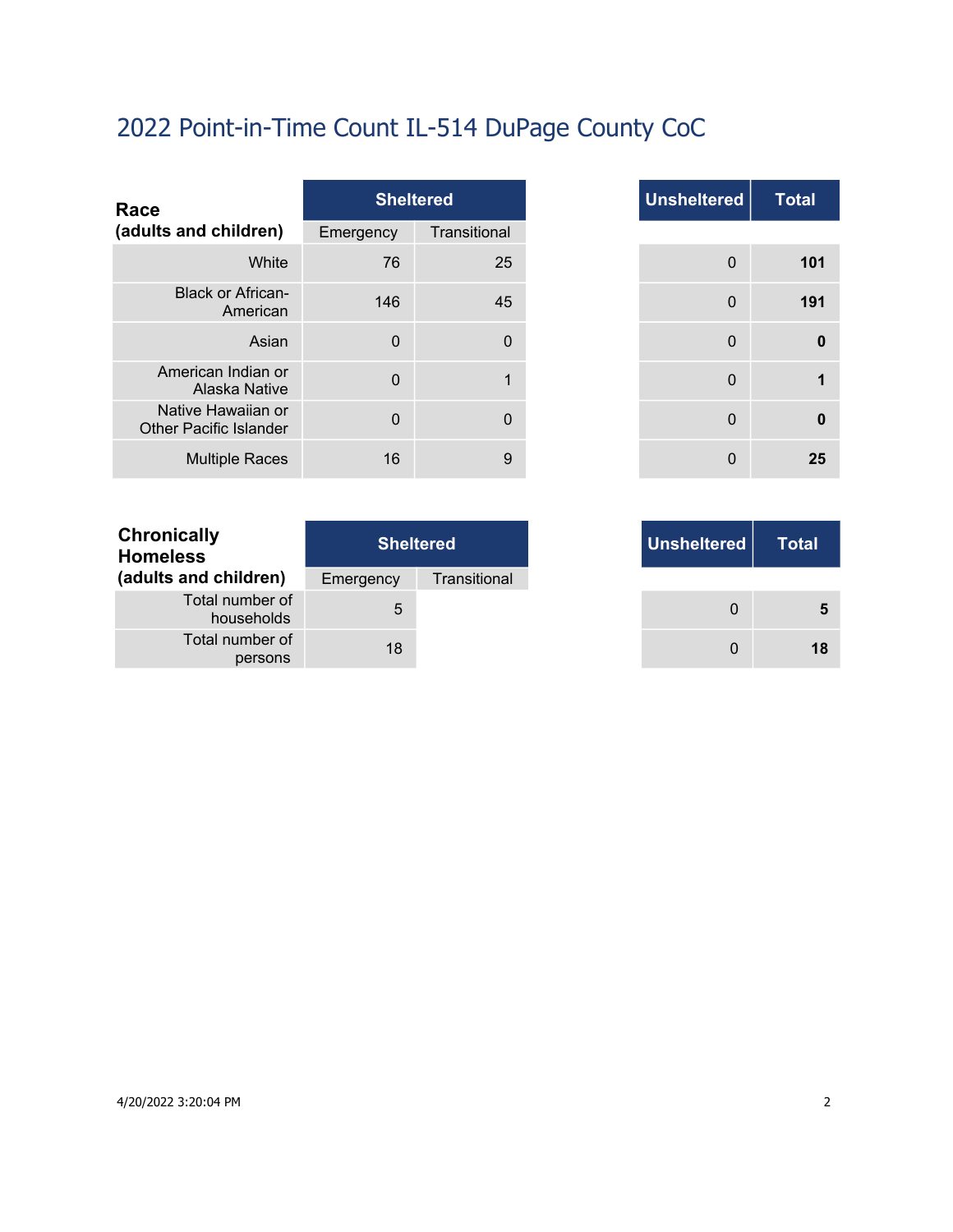Population: Sheltered and Unsheltered Count

## **Persons in Households with only Children**

|                                                   | <b>Sheltered</b> |              |            | Unsheltered | Total |
|---------------------------------------------------|------------------|--------------|------------|-------------|-------|
|                                                   | Emergency        | Transitional | Safe Haven |             |       |
| <b>Total Number of</b><br>Households              |                  |              |            |             |       |
| <b>Total Number of</b><br>children (under age 18) |                  | 0            | 0          |             |       |

| Gender                                                                | <b>Sheltered</b> |                  |             | <b>Unsheltered</b> | <b>Total</b> |
|-----------------------------------------------------------------------|------------------|------------------|-------------|--------------------|--------------|
| (adults and children)                                                 | Emergency        | Transitional     | Safe Haven  |                    |              |
| Female                                                                | $\Omega$         | $\boldsymbol{0}$ | 0           | 0                  | $\mathbf{0}$ |
| Male                                                                  | $\Omega$         | $\mathbf 0$      | $\mathbf 0$ | $\mathbf{0}$       | $\mathbf{0}$ |
| Transgender                                                           | $\Omega$         | $\mathbf 0$      | 0           | 0                  | $\mathbf{0}$ |
| Gender Non-<br>Conforming (i.e. not<br>exclusively male or<br>female) | $\Omega$         | $\Omega$         | 0           | 0                  | n            |

| <b>Ethnicity</b>            | <b>Sheltered</b> |              |            | Unsheltered | Total |
|-----------------------------|------------------|--------------|------------|-------------|-------|
| (adults and children)       | Emergency        | Transitional | Safe Haven |             |       |
| Non-Hispanic/Non-<br>Latino |                  | 0            | 0          |             |       |
| Hispanic/Latino             |                  | 0            | 0          |             |       |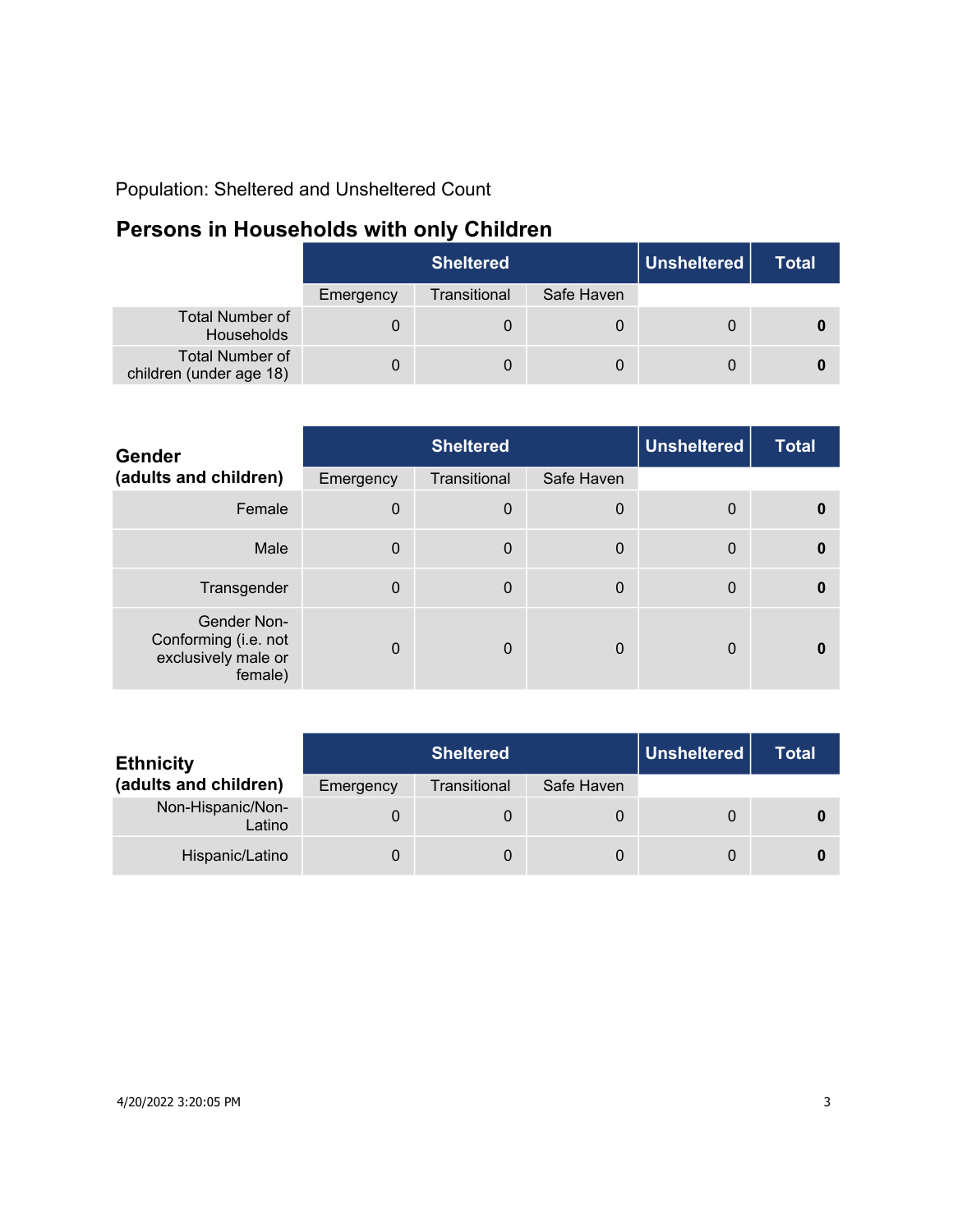| Race                                                |              | <b>Sheltered</b> |             | <b>Unsheltered</b> | <b>Total</b> |
|-----------------------------------------------------|--------------|------------------|-------------|--------------------|--------------|
| (adults and children)                               | Emergency    | Transitional     |             |                    |              |
| White                                               | $\mathbf{0}$ | $\mathbf 0$      | 0           | 0                  | 0            |
| <b>Black or African-</b><br>American                | $\mathbf{0}$ | $\mathbf 0$      | $\mathbf 0$ | $\mathbf{0}$       | $\Omega$     |
| Asian                                               | $\mathbf{0}$ | $\overline{0}$   | $\Omega$    | $\mathbf{0}$       | $\bf{0}$     |
| American Indian or<br>Alaska Native                 | $\Omega$     | $\mathbf 0$      | $\mathbf 0$ | $\mathbf{0}$       | $\Omega$     |
| Native Hawaiian or<br><b>Other Pacific Islander</b> | $\Omega$     | $\mathbf{0}$     | $\Omega$    | $\mathbf{0}$       | $\Omega$     |
| <b>Multiple Races</b>                               | 0            | $\mathbf{0}$     | 0           | 0                  |              |

| <b>Chronically</b><br><b>Homeless</b> |           | <b>Sheltered</b> |            | Unsheltered | Total |
|---------------------------------------|-----------|------------------|------------|-------------|-------|
| (adults and children)                 | Emergency | Transitional     | Safe Haven |             |       |
| Total number of<br>persons            |           |                  | 0          | $\Omega$    |       |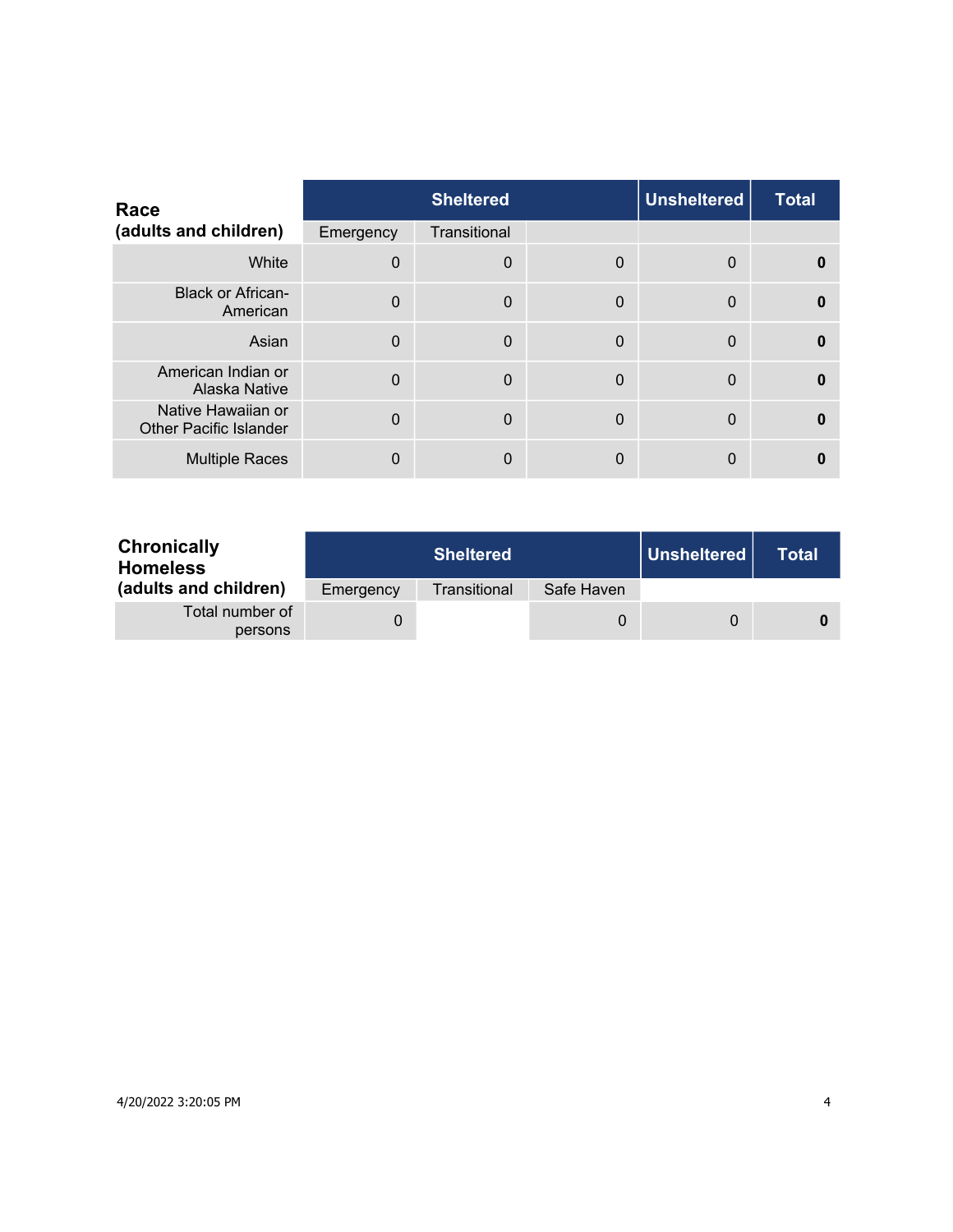Population: Sheltered and Unsheltered Count

### **Persons in Households without Children**

|                                               | <b>Sheltered</b> |              |            | Unsheltered | <b>Total</b> |
|-----------------------------------------------|------------------|--------------|------------|-------------|--------------|
|                                               | Emergency        | Transitional | Safe Haven |             |              |
| <b>Total Number of</b><br><b>Households</b>   | 147              | 39           | 5          | 31          | 222          |
| <b>Total Number of</b><br>persons<br>(Adults) | 162              | 39           | 5          | 31          | 237          |
| <b>Number of Persons</b><br>$(18 - 24)$       | 25               | 39           | $\Omega$   | 6           | 70           |
| <b>Number of Persons</b><br>(over age 24)     | 137              | 0            | 5          | 25          | 167          |

| <b>Gender</b>                                                         | <b>Sheltered</b> |                |             | <b>Unsheltered</b> | <b>Total</b> |
|-----------------------------------------------------------------------|------------------|----------------|-------------|--------------------|--------------|
| (adults and children)                                                 | Emergency        | Transitional   | Safe Haven  |                    |              |
| Female                                                                | 58               | 15             | $\mathbf 0$ | 3                  | 76           |
| Male                                                                  | 102              | 19             | 5           | 28                 | 154          |
| Transgender                                                           | 2                | 3              | $\mathbf 0$ | $\mathbf 0$        | 5            |
| Gender Non-<br>Conforming (i.e. not<br>exclusively male or<br>female) | $\mathbf{0}$     | $\overline{2}$ | $\Omega$    | $\mathbf{0}$       | 2            |

| <b>Ethnicity</b>            | <b>Sheltered</b> |              |            | Unsheltered | <b>Total</b> |
|-----------------------------|------------------|--------------|------------|-------------|--------------|
| (adults and children)       | Emergency        | Transitional | Safe Haven |             |              |
| Non-Hispanic/Non-<br>Latino | 144              | 30           | 4          | 29          | 207          |
| Hispanic/Latino             | 18               | 9            |            | 2           | 30           |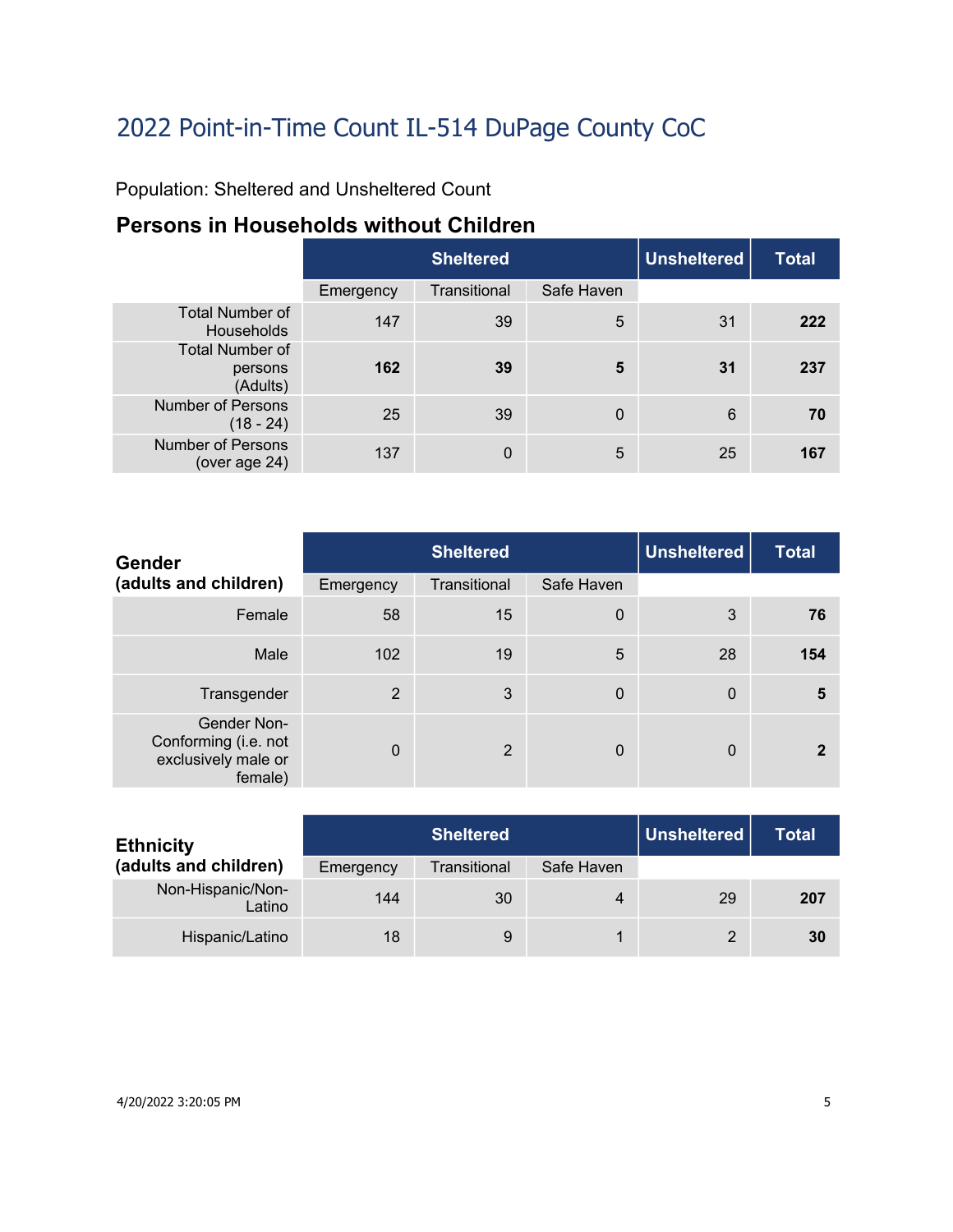| Race                                                |           | <b>Sheltered</b> |             |              | <b>Total</b> |
|-----------------------------------------------------|-----------|------------------|-------------|--------------|--------------|
| (adults and children)                               | Emergency | Transitional     | Safe Haven  |              |              |
| White                                               | 96        | 17               | 4           | 18           | 135          |
| <b>Black or African-</b><br>American                | 56        | 13               | 1           | 13           | 83           |
| Asian                                               | 5         | 1                | $\Omega$    | $\mathbf{0}$ | 6            |
| American Indian or<br>Alaska Native                 | $\Omega$  | $\mathbf 0$      | $\Omega$    | $\mathbf{0}$ | $\Omega$     |
| Native Hawaiian or<br><b>Other Pacific Islander</b> | $\Omega$  | 1                | $\mathbf 0$ | $\mathbf{0}$ |              |
| <b>Multiple Races</b>                               | 5         | 7                | 0           | $\Omega$     | 12           |

| <b>Chronically</b><br><b>Homeless</b> |           | <b>Sheltered</b> |            | ∣ Unsheltered ∣ | Total |
|---------------------------------------|-----------|------------------|------------|-----------------|-------|
| (adults and children)                 | Emergency | Transitional     | Safe Haven |                 |       |
| Total number of<br>persons            | 39        |                  |            | 3               | 43    |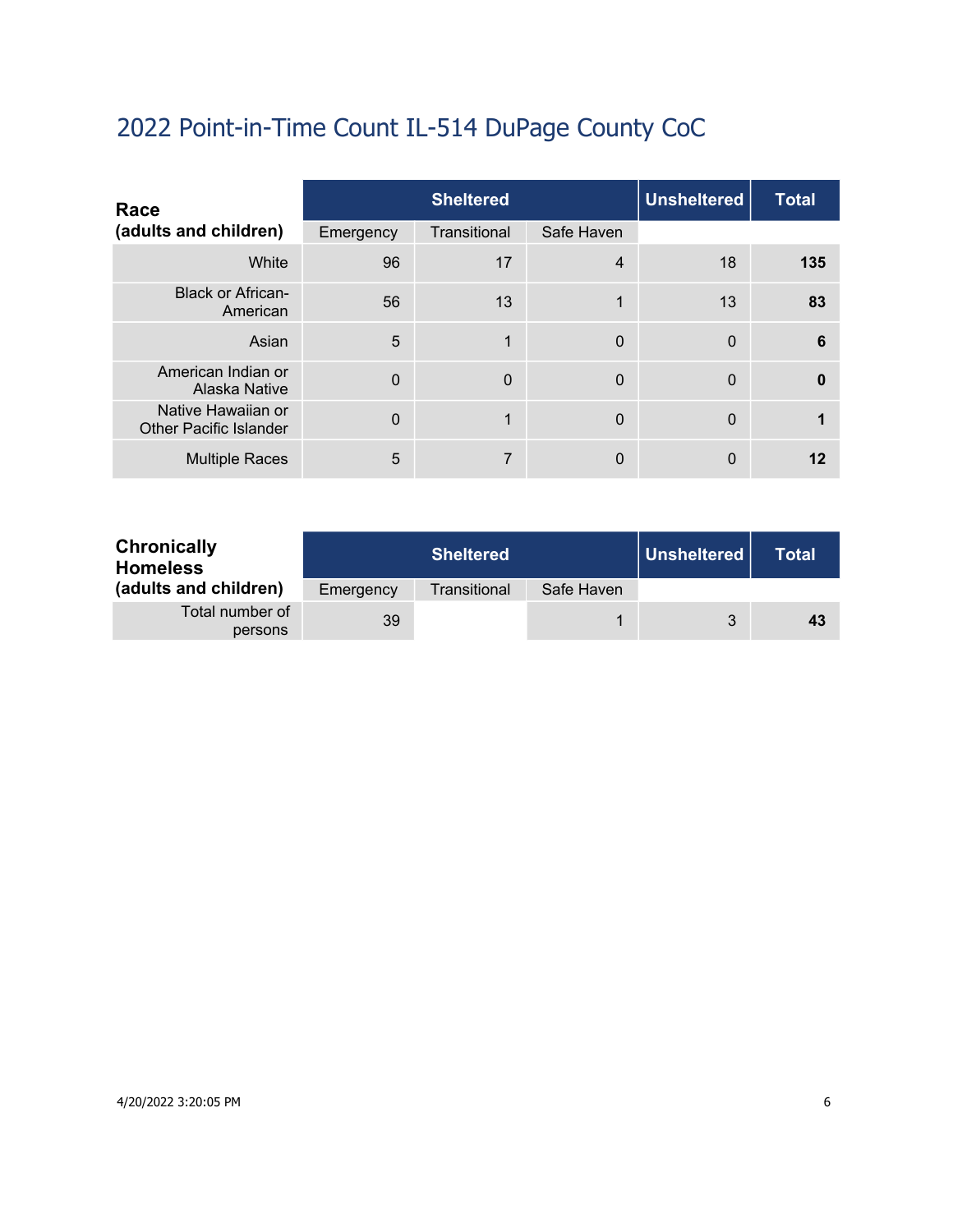### Date of PIT Count: 1/26/2022 Population: Sheltered and Unsheltered Count

### **Total Households and Persons**

|                                             |           | <b>Sheltered</b> |            |              | <b>Total</b> |
|---------------------------------------------|-----------|------------------|------------|--------------|--------------|
|                                             | Emergency | Transitional     | Safe Haven |              |              |
| <b>Total Number of</b><br><b>Households</b> | 214       | 65               | 5          | 31           | 315          |
| <b>Total Number of</b><br>Persons           | 400       | 119              | 5          | 31           | 555          |
| Number of Children<br>(under age 18)        | 146       | 48               | 0          | $\mathbf{0}$ | 194          |
| <b>Number of Persons</b><br>(18 to 24)      | 36        | 53               | 0          | 6            | 95           |
| <b>Number of Persons</b><br>(over age 24)   | 218       | 18               | 5          | 25           | 266          |

#### **Gender**

|                                                                       | <b>Sheltered</b> |              |             | <b>Unsheltered</b> | <b>Total</b> |
|-----------------------------------------------------------------------|------------------|--------------|-------------|--------------------|--------------|
|                                                                       | Emergency        | Transitional | Safe Haven  |                    |              |
| Female                                                                | 211              | 70           | $\mathbf 0$ | 3                  | 284          |
| Male                                                                  | 185              | 44           | 5           | 28                 | 262          |
| Transgender                                                           | 2                | 3            | 0           | $\mathbf 0$        | 5            |
| Gender Non-<br>Conforming (i.e. not<br>exclusively male or<br>female) | $\overline{2}$   | 2            | 0           | 0                  |              |

### **Ethnicity**

|                             |           | Unsheltered<br><b>Sheltered</b> |            |    | <b>Total</b> |
|-----------------------------|-----------|---------------------------------|------------|----|--------------|
|                             | Emergency | Transitional                    | Safe Haven |    |              |
| Non-Hispanic/Non-<br>Latino | 341       | 93                              | 4          | 29 | 467          |
| Hispanic/Latino             | 59        | 26                              |            | 2  | 88           |

#### **Race**

4/20/2022 3:20:06 PM 7